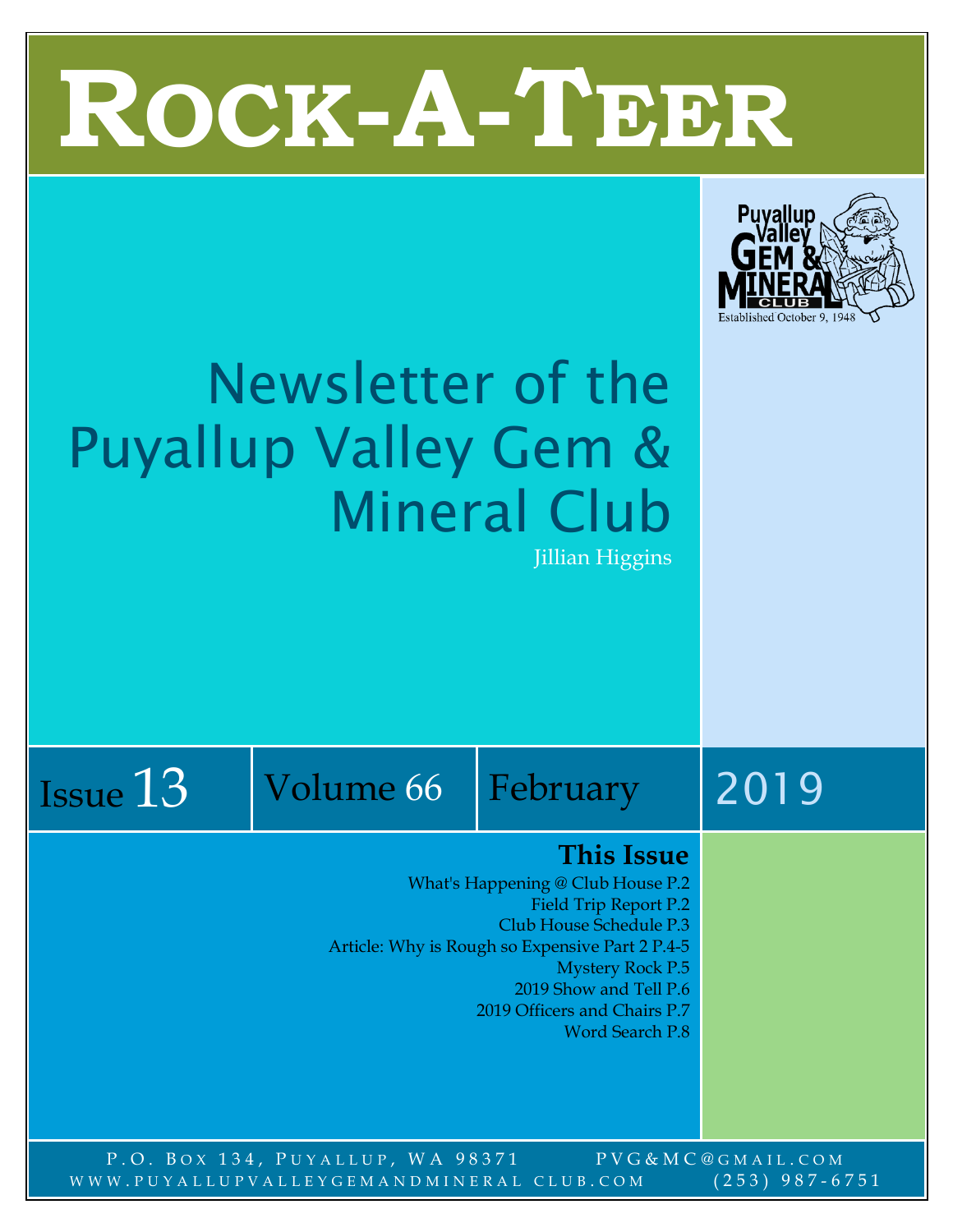### **JANUARY AT THE CLUBHOUSE?**

BY JIM CHRISTIAN

The first few days of January were a bit slow but by mid-month activity was pretty much back to normal except for the Saturday member workshops where attendance was a bit lower than expected but we'll see what happens in February. At the January Club House committee meeting a plan to replace the cabbing tables was developed and as soon as the materials and volunteers can be gathered work will begin and during this time the Club House will be closed.



Thanks to **Dick Diedrich** the large tumbler is working again and is undergoing another trial run. We found that the pulleys were misaligned which was causing the drive belts to wear out so **Dick** spent many hours making and installing new mounts for the tumbler in order to re-align the pulleys.

# Field Trip Report

#### **February 2019**

No Field Trips this Month Due to Weather.

#### **March 16 - Salmon Creek**

Meeting place - 9:00AM at Shell Station at exit 505 from I-5 to Toledo

Hunting for - Carnelian, Red & Yellow Jasper, and Coprolight (Dino Poop)

Tools you need - Rock hammer, shovel, **Rubber Boots or Chest Waiters** and a backpack/bucket for your treasures

Access - this area is fairly easy to access, 1/2 mile hike with no incline

Additional items - lunch/snacks and water, water, water. Dress in layers.

Please remember that even though we love to meet new people, fieldtrips are a member benefit and part of your membership dues covers you for injury liability.

Thou injuries are rare, and we do everything we can to avoid them, we are going out into nature, and uncontrollable environment.

All individuals attending field trips will have to sign a release of liability, and if you are bringing guests, we will try to entice them into join the club by having Membership applications available.

Please see the membership section of the website if you want an application beforehand.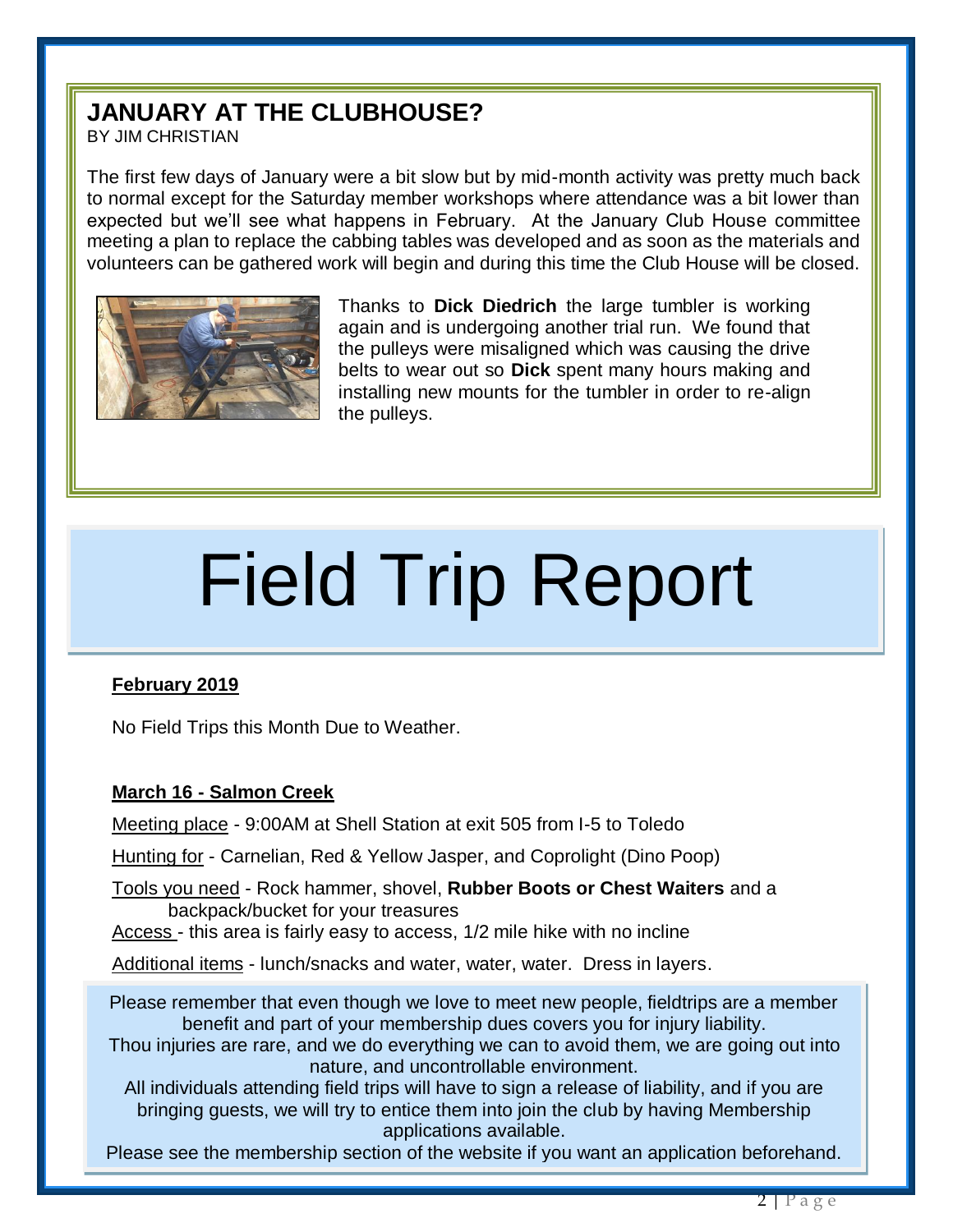#### **FEBRUARY 2019 CLUB HOUSE SCHEDULE**

| <b>DATE</b>    | <b>DAY</b> | <b>TIME</b>    | <b>ACTIVITY</b>                        | <b>LOCATION</b>                    | <b>INSTRUCTOR</b>         |  |  |  |
|----------------|------------|----------------|----------------------------------------|------------------------------------|---------------------------|--|--|--|
| 1              | Friday     |                |                                        |                                    |                           |  |  |  |
| 2              | Saturday   | 10:00AM-2:00PM | <b>Members Workshop</b>                | <b>Club House</b>                  | <b>Glen Ripper</b>        |  |  |  |
| 3              | Sunday     |                |                                        |                                    |                           |  |  |  |
| $\overline{4}$ | Monday     | 10:00AM-2:00PM | <b>Members Workshop</b>                | Club House                         | <b>Bill Clark</b>         |  |  |  |
|                |            | 4:00PM-8:00PM  | <b>Members Workshop</b>                | <b>Club House</b>                  | Ed Knoll                  |  |  |  |
| 5              | Tuesday    | 7:00PM         | <b>Club Board Meeting</b>              | Fruitland<br>Grange                | <b>Nichole Davis</b>      |  |  |  |
| 6              | Wednesday  | 10:00AM-2:00PM | <b>Members Workshop</b>                | <b>Club House</b>                  | Dennis Batchelor          |  |  |  |
|                |            | 4:00PM-8:00PM  | <b>Wire Wrapping</b>                   | <b>Club House</b>                  | <b>Tony Johnson</b>       |  |  |  |
| $\overline{7}$ | Thursday   | 4:00PM-8:00PM  | <b>Members Workshop</b>                | <b>Club House</b><br>Renera Barnes |                           |  |  |  |
| 15             | Friday     | 7:30PM         | <b>Club Business</b><br><b>Meeting</b> | <b>Fruitland</b><br>Grange         | <b>Glen Ripper</b>        |  |  |  |
| 9              | Saturday   | 10:00AM-3:00PM | <b>Rock Painting</b>                   | <b>Club House</b>                  | <b>Megan Hochstrasser</b> |  |  |  |
| 10             | Sunday     |                |                                        |                                    |                           |  |  |  |
| 11             | Monday     | 10:00AM-2:00PM | <b>Members Workshop</b>                | <b>Club House</b>                  | <b>Bill Clark</b>         |  |  |  |
|                |            | 7:00PM-8:00PM  | <b>Opal Club Business</b><br>Meet.     | <b>Club House</b>                  | <b>Tony Johnson</b>       |  |  |  |
| 12             | Tuesday    | 4:00PM-8:00PM  | <b>Members Workshop</b>                | <b>Club House</b>                  | <b>Ed Knoll</b>           |  |  |  |
| 13             | Wednesday  | 10:00AM-2:00PM | Members Workshop                       | <b>Club House</b>                  | <b>Dennis Batchelor</b>   |  |  |  |
|                |            | 4:00PM-8:00PM  | <b>Opal Cutting</b>                    | <b>Club House</b>                  | <b>Tony Johnson</b>       |  |  |  |
| 14             | Thursday   | 4:00PM-8:00PM  | <b>Members Workshop</b>                | <b>Club House</b>                  | Renera Barnes             |  |  |  |
| 15             | Friday     |                |                                        |                                    |                           |  |  |  |
| 16             | Saturday   | 10:00AM-2:00PM | <b>Members Workshop</b>                | <b>Club House</b>                  | <b>Jim Christian</b>      |  |  |  |
| 17             | Sunday     | 10:00AM-2:00PM | Silversmithing                         | <b>Club House</b>                  | <b>Dave Sanderson</b>     |  |  |  |
| 18             | Monday     | 10:00AM-2:00PM | <b>Members Workshop</b>                | <b>Club House</b>                  | <b>Bill Clark</b>         |  |  |  |
| 19             | Tuesday    | 4:00PM-8:00PM  | <b>Members Workshop</b>                | <b>Club House</b>                  | Ed Knoll                  |  |  |  |
| 20             | Wednesday  | 10:00AM-2:00PM | <b>Members Workshop</b>                | <b>Club House</b>                  | Dennis Batchelor          |  |  |  |
|                |            | 4:00PM-8:00PM  | <b>Wire Wrapping</b>                   | <b>Club House</b>                  | <b>Tony Johnson</b>       |  |  |  |
| 21             | Thursday   | 4:00PM-8:00PM  | <b>Members Workshop</b>                | <b>Club House</b>                  | <b>Renera Barnes</b>      |  |  |  |
| 22             | Friday     | 7:30PM         | <b>Club Program Night</b>              | <b>Fruitland</b><br>Grange         | <b>Glen Ripper</b>        |  |  |  |
| 23             | Saturday   | 10:00AM-2:00PM | <b>Gem Trees</b>                       | <b>Club House</b>                  | To Be Announced           |  |  |  |
| 24             | Sunday     |                |                                        |                                    |                           |  |  |  |
| 25             | Monday     | 10:00AM-2:00PM | <b>Members Workshop</b>                | Club House                         | <b>Bill Clark</b>         |  |  |  |
| 26             | Tuesday    | 4:00PM-8:00PM  | <b>Members Workshop</b>                | <b>Club House</b>                  | Ed Knoll                  |  |  |  |
|                | Wednesday  | 10:00AM-2:00PM | <b>Members Workshop</b>                | Club House                         | Dennis Batchelor          |  |  |  |
| 27             |            | 4:00PM-8:00PM  | <b>Opal Cutting</b>                    | <b>Club House</b>                  | <b>Tony Johnson</b>       |  |  |  |
| 28             | Thursday   | 4:00PM-8:00PM  | <b>Members Workshop</b>                | Club House                         | Renera Barnes             |  |  |  |

**For questions about a specific class or event, contact the instructor**

Renera Barnes [rsb1224@netscape.com](mailto:rsb1224@netscape.com)

Jim Christian (253) 720-9502 Ed Knoll (253) 651-7453 Dennis Batchelor (360) 870-8741 Tony Johnson (253) 863-9328 Bill Clark (360) 893-6919 Dave Sanderson (253) 572-8109<br>Renera Barnes rsb1224@netscape.com Glen Ripper (253) 508-7545 Megan Hochstrasser (253) 330-2038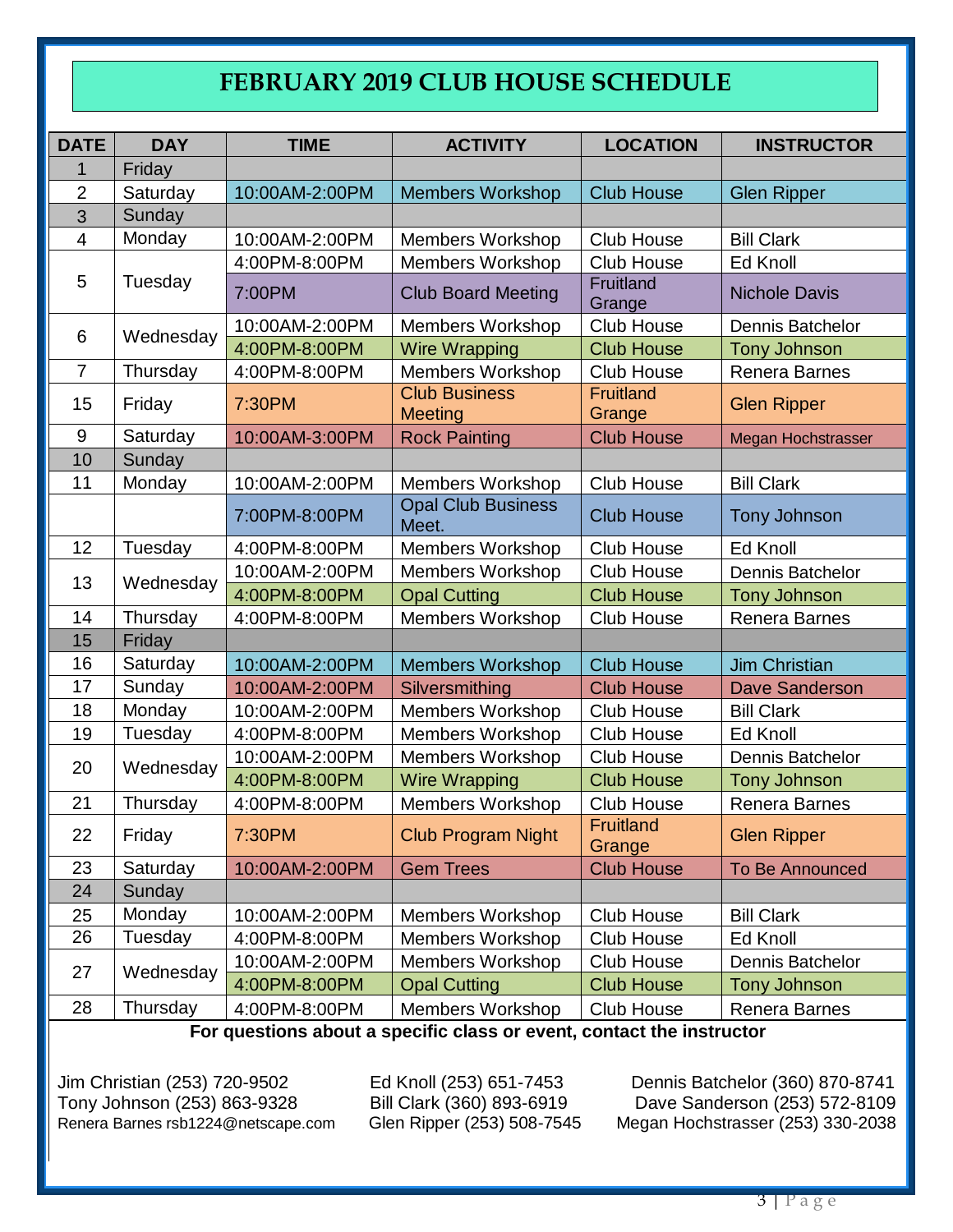#### **Gem rough is expensive… Why? Is it really? How about some perspective. – Part 2**

By Jeff R. Graham **International Gem Society Article** 

You will seldom be able to buy the big three [\(Ruby,](http://www.gemsociety.org/article/ruby-jewelry-and-gemstone-information/) Sapphire, [Emerald\)](http://www.gemsociety.org/article/emerald-jewelry-and-gemstone-information/) as rough in good quality that you can make much money on (at least in the short run). You will often be able to buy the native cut stones better and cheaper to recut. Even then, there is often not a lot of profit. I cannot get quality Sapphire rough very often and I deal directly with the miners in a lot of cases. If you think that the miners are selling good Sapphire rough for pennies, then you are sadly miss-informed. The miners know the prices and they get a fair profit for it in most cases. Often almost what the cut stones are selling for wholesale, that is one major reason there is no rough available. People have to cut it to make money.

There are buyers set up with card tables right at the mines buying the rough as it comes out of the ground. The miners often go from table to table to get the best price. There is competition for the rough right at the mine(s). Miners get a decent price and they know the going rate. Wouldn't you if you were a miner? Especially in the Internet age? The idea that the middle men are making all the money is ridiculous. Yes, they make some money, it is called earning a living, some do better then others. But that is life. Nobody gets into a business to not make money.

Are you giving your cut stones away to strangers free? I doubt it. Although my girlfriend gets her share. The reality of rough gemstones is. There is a certain point that a person (rough dealer, miner, faceter) will be willing to sell a piece of rough and a point where they will not. This point is usually pretty close to what the going wholesale rate is on the cut stones, especially if the rough is a commercial variety with a good market (Sapphire for example). This point often changes as the dollar amount gets large, but it still exists.

The hobby market is hardly a drop in the bucket to the gemstone/rough market. It takes money to make money and as the jewelry and gemstone market gets larger and larger, this will be even more of a factor. Big guys with the money are going to get more, and pay more because they have the market. Rough, if it is even available, is going to be more expensive, it is a market force and frankly rough dealers have no control over it. No matter what some people would like to think.

Sorry, all the hobby facters, rough dealers, cutters, pro cutters and anybody else on this side of the equation together are not going to have very much influence on the rough market. The big commercial interests (or goverments) will control the market and the ultimate price of rough. People buying a few select stones, are going to have to pay for the privilige. That includes rough dealers buying smaller amounts than the big guy too.

I can tell you that it is a poor businessman that sells a stone rough for \$5 when he could cut it and get \$10. What would you do? That is what is happening, not only at the dealer level but more and more mines and countries that have a lot of mines are developing their own cutting houses and marketing directly. Some are private parties buying direct at the mine(s) in the country where the mines are located and then cutting locally, but there are a lot of governments getting involved too.

Sri Lanka is a good example. They used to export rough and cut stones, now it is basically illegal to take rough out of the country (the goverment wants all the rough cut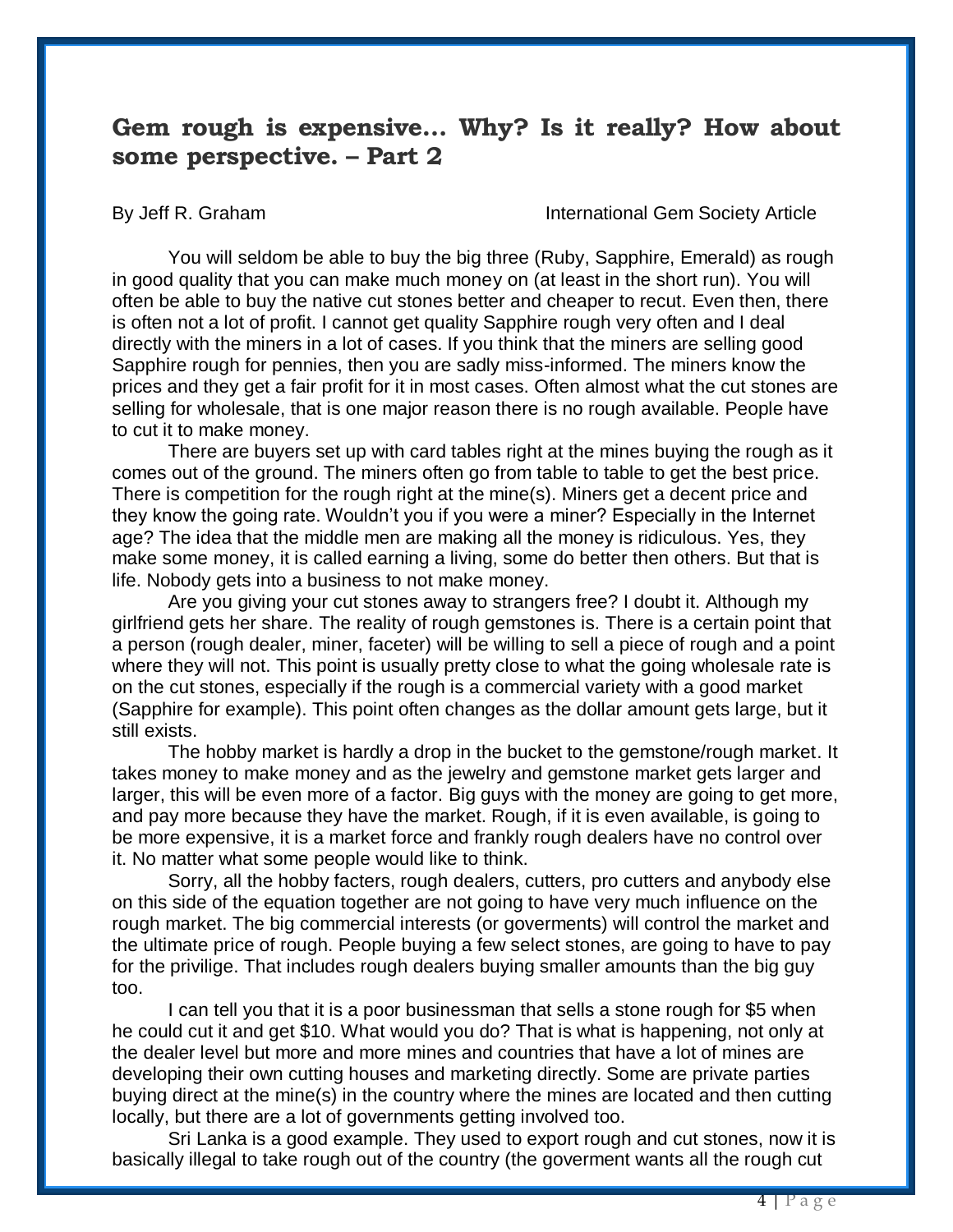in the country for the extra profit). I have not seen a piece of Sri Lanka rough in a long time. What do you think the effect of this government law has been on the rough market? How about on the cut market? Right, things are more expensive and not available. Other goverments are doing this too, I am hearing about it and have seen it in many gemstone producing countries, prices are going to go up on rough, that is if it is even available.

I have said before that a lot of rough dealers are cutting their cherries (top stones) and selling them cut. Why shouldn't they? The only way a faceter is going to get that type of rough. is to make it worth the dealers/miners while. The dealer selling the rough for a little less money than he could get for the same stone cut, but without having to cut it. Then it is worth the dealer's while to sell it rough. Say, sell it for \$8. to a faceter, instead of \$10 cut into a gemstone. That is business.

As far as mark up, if you have ever been in business then you know that the market finds it's own level. If the rough is not of the right quality for the price then it will not sell. Buyers let their wallets vote for them. As far as a high mark up, well most businesses have about a 20-40% overhead (majority of them are in the low 30's) so you do the math. That overhead is not counting, income taxes (20-40% for the average person, FICA…), loss, and all types of other costs too numerous to list. Most people are making a living, some of them a very good living, but I would not say they are getting rich. Whether you like it or not this is how the market forces are driving gemstones/rough/supplies. You can always cut man-made materials… make your own laps, and faceting machines. But in general the market sets the price of about anything, and I know some people will not believe me but the customer is usually getting an honest fair price. Sometimes customers are getting prices so low the guy selling to them is going out of business, he just is not gone yet.

#### Did you guess what this is from January 2019 Newsletter? **Bogwood from Johnny Pierce**

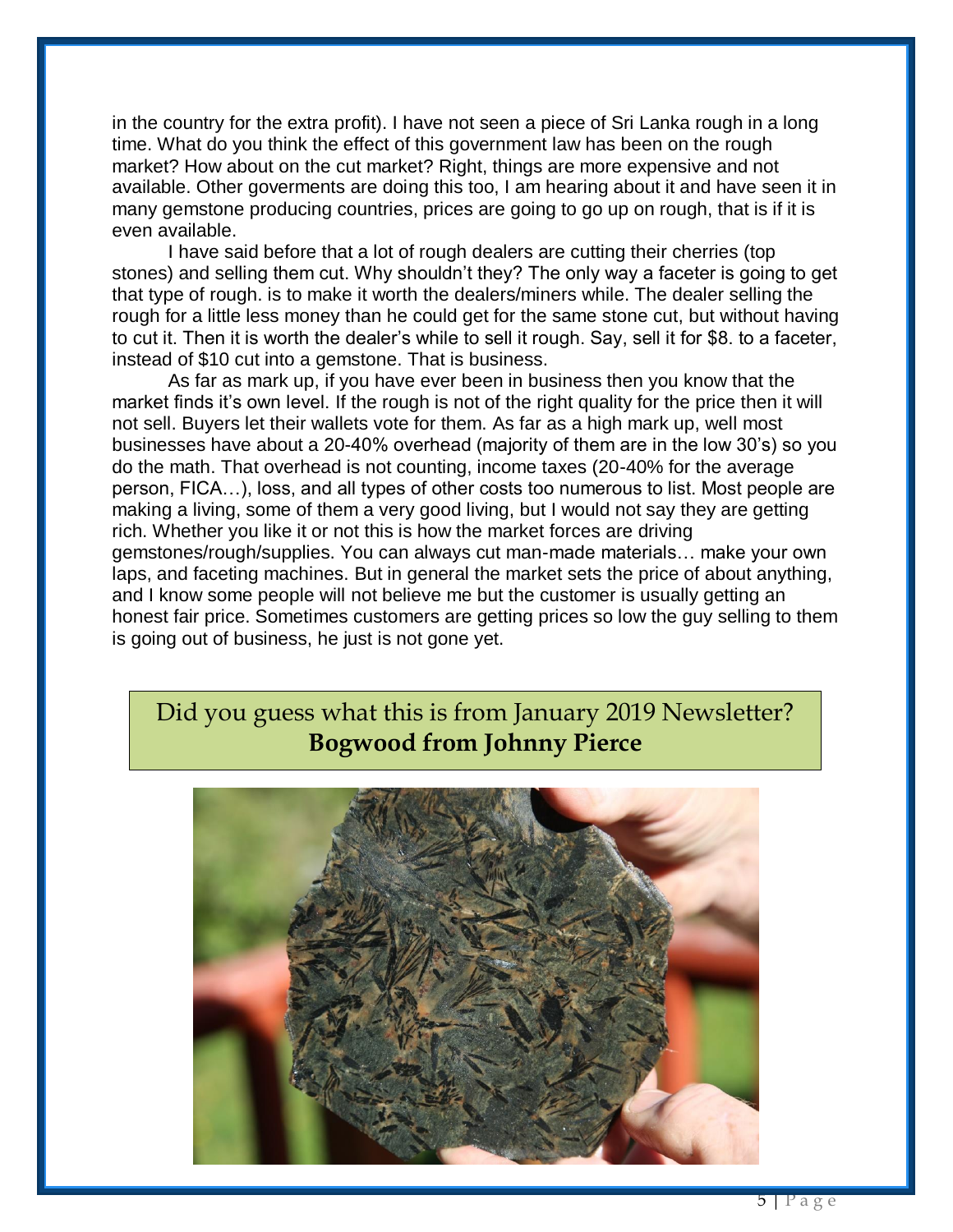| 2019 SHOW & TELL THEMES and PROGRAM NIGHT EVENTS                     |                                                    |                                                                |                                                            |  |  |  |  |  |
|----------------------------------------------------------------------|----------------------------------------------------|----------------------------------------------------------------|------------------------------------------------------------|--|--|--|--|--|
| <b>MEETING</b>                                                       | <b>DATE</b>                                        | <b>SHOW &amp; TELL THEME</b>                                   | <b>PROGRAM NIGHT</b><br><b>EVENT</b>                       |  |  |  |  |  |
| January - 1 <sup>st</sup> Meeting                                    |                                                    | January 11, 2019   Fortification Agates + any field trip finds |                                                            |  |  |  |  |  |
| January $-2nd$ Meeting                                               | January 25, 2019   field trip finds                | Thundereggs, Geodes, & Nodules + any                           | <b>Field Trip Preparedness</b><br>Tony Johnson             |  |  |  |  |  |
| February $-1st$ Meeting                                              | February 8, 2019 trip finds                        | Heart-Shaped & Red Material + any field                        |                                                            |  |  |  |  |  |
| February - 2 <sup>nd</sup> Meeting                                   |                                                    | February 22, 2019 Pink and Lace + any field trip finds         | Carlson Jewelry Store, Carl<br>Carlson                     |  |  |  |  |  |
| March $-1st$ Meeting                                                 |                                                    | March 8, 2019 Green Minerals + any field trip finds            |                                                            |  |  |  |  |  |
| March $-2^{nd}$ Meeting                                              | March 22, 2019                                     | No Show & Tell                                                 | Jerry's Rock & Gem Shop                                    |  |  |  |  |  |
| April - 1 <sup>st</sup> Meeting                                      | April 12, 2019   finds                             | Creaks & River Materials + any field trip                      |                                                            |  |  |  |  |  |
| April $-2^{nd}$ Meeting                                              | April 26, 2019                                     | No Show & Tell                                                 | Auction/Potluck                                            |  |  |  |  |  |
|                                                                      |                                                    |                                                                |                                                            |  |  |  |  |  |
| May $-1st$ Meeting                                                   | May 10, 2019 trip finds                            | Rocks only a Mother Could Love + any field                     |                                                            |  |  |  |  |  |
| $May - 2nd Meeting$                                                  | May 24, 2019 field trip finds                      | Fossils, Meteorites, & Pocket Rocks + any                      | To Be Determined                                           |  |  |  |  |  |
| June - 1 <sup>st</sup> Meeting                                       |                                                    | June 14, 2019 Club Show Purchases $+$ any field trip finds     |                                                            |  |  |  |  |  |
| June - 2 <sup>nd</sup> Meeting                                       |                                                    | June 28, 2019   Petrified Wood + any field trip finds          | Jerry's Rock & Gem Shop                                    |  |  |  |  |  |
|                                                                      |                                                    |                                                                |                                                            |  |  |  |  |  |
| July $-1st$ Meeting                                                  | July 12, 2019   finds                              | Crystals & Silversmithing + any field trip                     |                                                            |  |  |  |  |  |
| July - 2 <sup>nd</sup> Meeting                                       | July 26, 2019                                      | No Show & Tell                                                 | Tailgate Party @ Grange<br>Parking Lot                     |  |  |  |  |  |
| August - 1 <sup>st</sup> Meeting                                     | August 9, 2019   field trip finds                  | Fair Entries and Wire Wrapped Items $+$ any                    |                                                            |  |  |  |  |  |
| August - 2 <sup>nd</sup> Meeting                                     | August 23, 2019                                    | No Show & Tell                                                 | Picnic & Tailgate Party at<br>Swiss Park on Saturday       |  |  |  |  |  |
| September-1 <sup>st</sup> Meeting                                    |                                                    | September 13, 2019   Polished Slabs + Field Trip Finds         |                                                            |  |  |  |  |  |
| September-2 <sup>nd</sup> Meeting                                    | September 27, 2019                                 | No Show & Tell                                                 | Mini Lapidary Demonstrations                               |  |  |  |  |  |
|                                                                      |                                                    |                                                                |                                                            |  |  |  |  |  |
| October-1 <sup>st</sup> Meeting                                      |                                                    | October 11, 2019   Obsidian & Opals + any field trip finds     |                                                            |  |  |  |  |  |
| October-2 <sup>nd</sup> Meeting                                      | October 25, 2019                                   | No Show & Tell                                                 | Auction/Potluck                                            |  |  |  |  |  |
|                                                                      |                                                    |                                                                |                                                            |  |  |  |  |  |
|                                                                      |                                                    | Fall Colors & Faceted Stones + any field                       |                                                            |  |  |  |  |  |
| November-1 <sup>st</sup> Meeting<br>November-2 <sup>nd</sup> Meeting | November 8, 2019   trip finds<br>November 22, 2019 | No Show & Tell                                                 | <b>BINGO Night</b>                                         |  |  |  |  |  |
|                                                                      |                                                    |                                                                |                                                            |  |  |  |  |  |
| December $-1st$ Meeting                                              | December 14, 2019                                  | No Show & Tell                                                 | <b>Holiday Banquet/Officer</b><br>Installation on Saturday |  |  |  |  |  |
| December $-2nd$ Meeting                                              | No Meeting                                         | No Show & Tell                                                 |                                                            |  |  |  |  |  |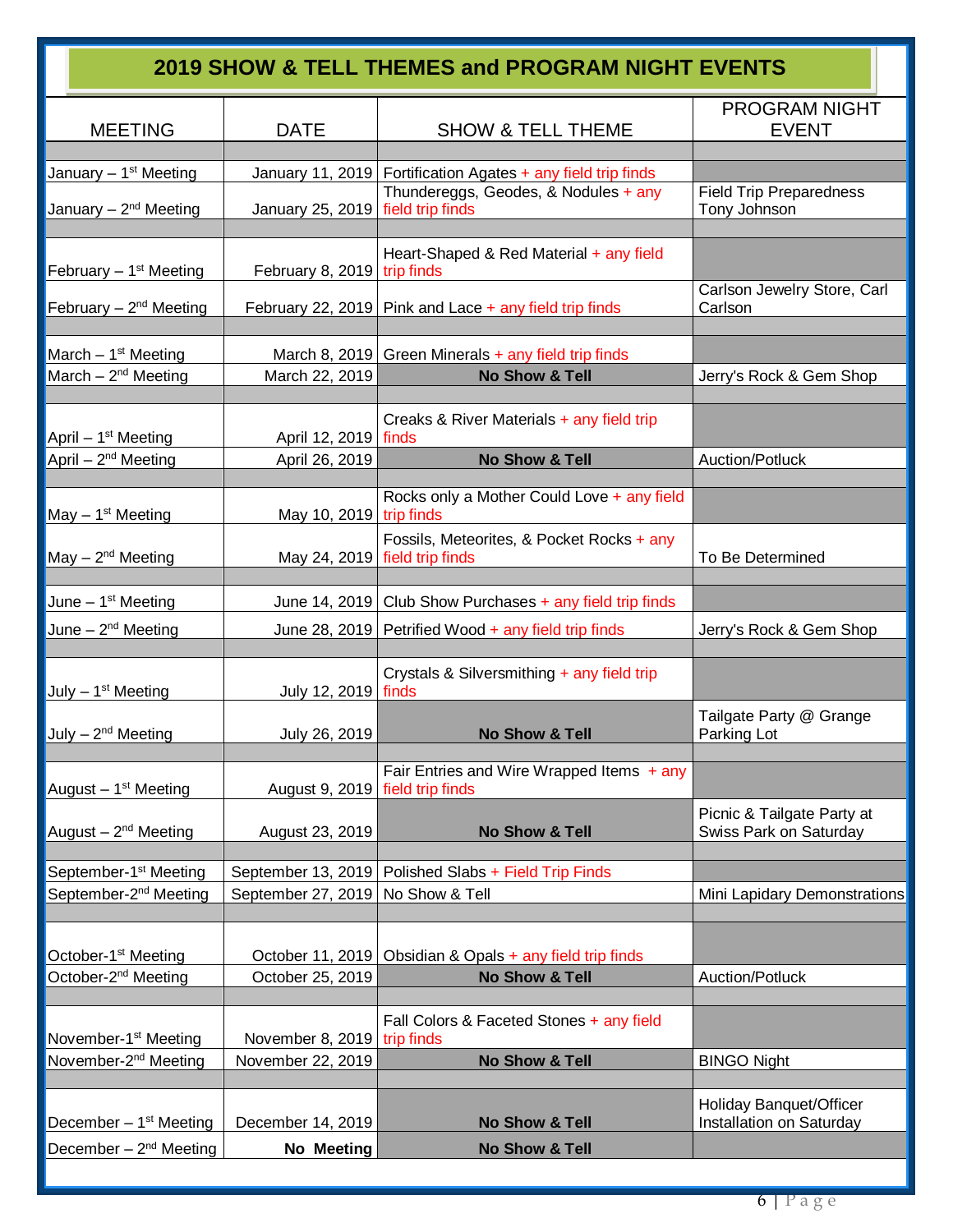| <b>2019 Elected Officers</b> |                       |                  |                       |  |  |  |  |  |  |  |
|------------------------------|-----------------------|------------------|-----------------------|--|--|--|--|--|--|--|
| <b>Title</b>                 | <b>Name</b>           | <b>Phone</b>     | <b>Email</b>          |  |  |  |  |  |  |  |
| President:                   | <b>Glen Ripper</b>    | (253) 508 - 7545 | glen311944@yahoo.com  |  |  |  |  |  |  |  |
| <b>Vice President:</b>       | Nichole Davis         | (253)466-7090    | ayckb0urn@yahoo.com   |  |  |  |  |  |  |  |
| Secretary:                   | <b>Teresa Rodrick</b> | (253)531-4062    | gtrodi@comcast.net    |  |  |  |  |  |  |  |
| Treasurer:                   | Jillian Higgins       | (253)355-3146    | J.Y.Higgins@gmail.com |  |  |  |  |  |  |  |
| <b>Federation Director:</b>  | <b>Bill Clark</b>     | (360)893-6919    | clarkwa@comcast.net   |  |  |  |  |  |  |  |
| 1 Year Director:             | <b>Paul Giese</b>     | (253)219-6168    | steelhdfsh@yahoo.com  |  |  |  |  |  |  |  |
| 2 Year Director:             | Karen Lebeter         | (253)579-7768    | lebeterk@gmail.com    |  |  |  |  |  |  |  |
| 1 Year Trustee:              | <b>Glenn Rodrick</b>  | (253)531-4062    | gtrodi@comcast.net    |  |  |  |  |  |  |  |
| 2 Year Trustee:              | Tony Johnson          | (253)863-9238    |                       |  |  |  |  |  |  |  |

#### **2019 Committee Chairs**

| <b>Title</b>                   | <b>Name</b>             | <b>Phone</b>  | <b>Email</b>                 |
|--------------------------------|-------------------------|---------------|------------------------------|
| <b>Club House Coordinator</b>  | Jim Christian           | (253)720-9502 | Jimchristian_205@hotmail.com |
| <b>Club Show Coordinator</b>   | Jim Christian           | (253)720-9502 | Jimchristian_205@hotmail.com |
| <b>Field Trips Coordinator</b> | <b>Dennis Batchelor</b> | (360)870-8741 | hobbyhorse51@gmail.com       |
| <b>Web Master</b>              | Jillian Higgins         | (253)355-3146 | J.Y.Higgins@gmail.com        |
| Editor                         | Jillian Higgins         | (253)355-3146 | J.Y.Higgins@gmail.com        |
| Membership                     | Larry Hoffman           | (253)922-9182 | Ihhoffman1@comcast.net       |
| Sunshine                       | Karen Lebeter           | (253)579-7768 | lebeterk@gamil.com           |
| <b>Newsletter</b>              | Jillian Higgins         | (253)355-3146 | J.Y.Higgins@gmail.com        |
| <b>Mineral Council</b>         | Tony Johnson            | (253)863-9238 |                              |

Federation of Mineralogical Societies. The Puyallup Valley Gem & Mineral Club is a member of the Northwest Federation of Mineralogical Societies and affiliated with the American www.amfed.org/nfms